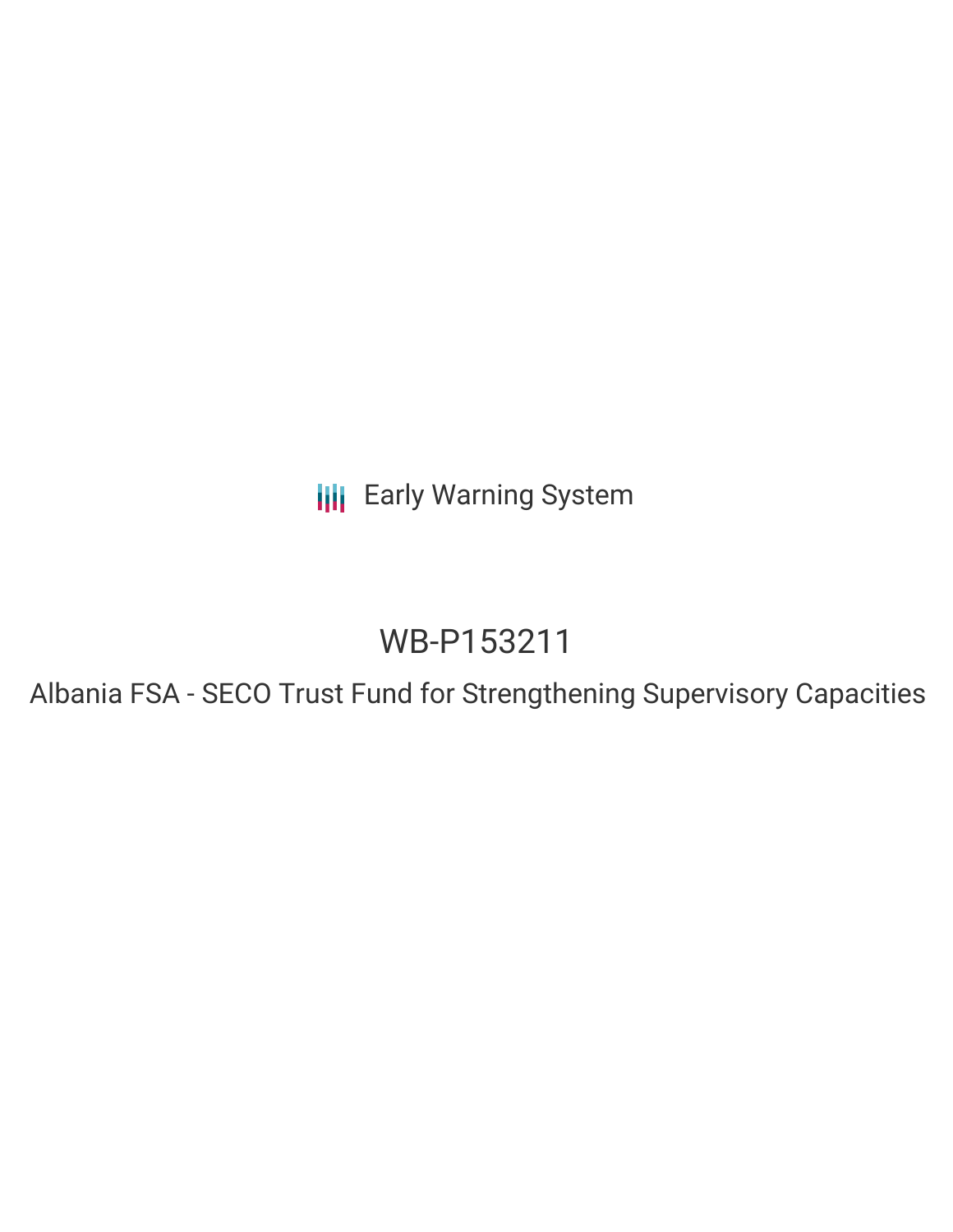

#### **Quick Facts**

| <b>Countries</b>               | Albania                                  |
|--------------------------------|------------------------------------------|
| <b>Financial Institutions</b>  | World Bank (WB)                          |
| <b>Status</b>                  | Active                                   |
| <b>Bank Risk Rating</b>        | С                                        |
| <b>Voting Date</b>             | 2015-01-21                               |
| <b>Borrower</b>                | ALBANIAN FINANCIAL SUPERVISORY AUTHORITY |
| <b>Sectors</b>                 | Finance                                  |
| <b>Investment Type(s)</b>      | Grant                                    |
| <b>Investment Amount (USD)</b> | $$2.06$ million                          |
| <b>Project Cost (USD)</b>      | $$2.06$ million                          |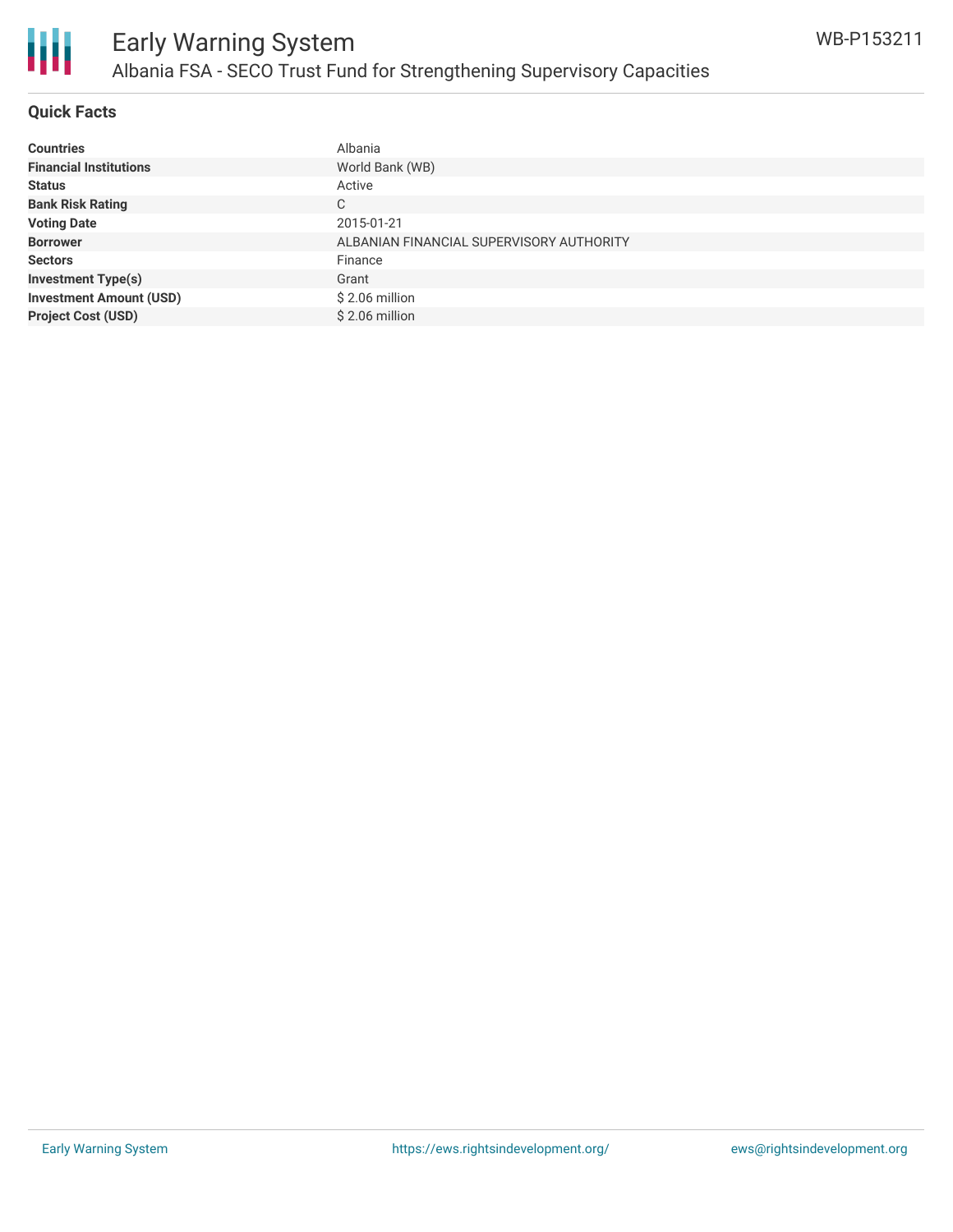

### **Project Description**

This project funds capacity building for the Albanian Supervisory Authority in regulating and supervising the investment funds sector, and issuing corporate and municipal bonds.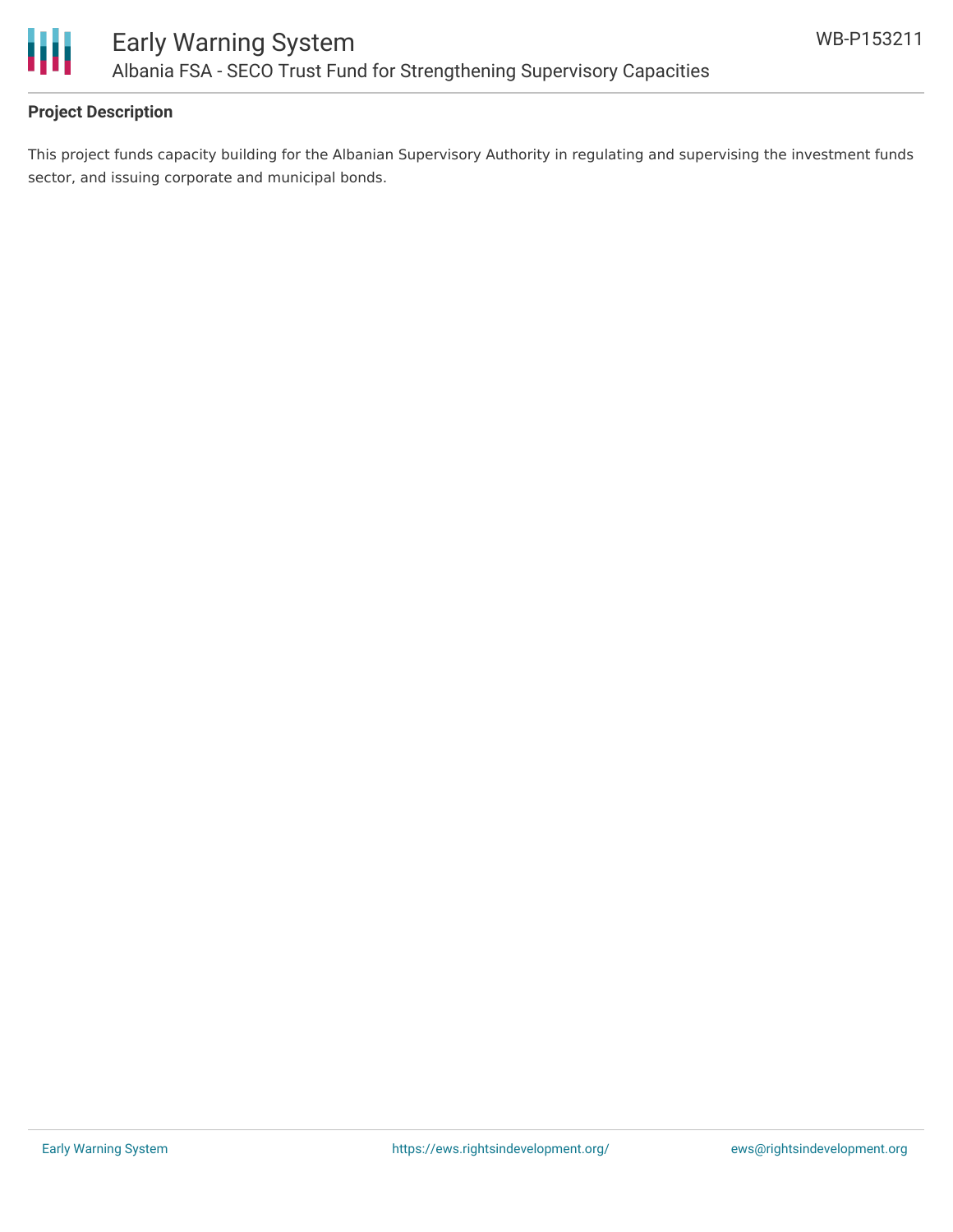

#### **Investment Description**

World Bank (WB)

This financing is provided by the Free-Standing Single Purpose Trust Fund.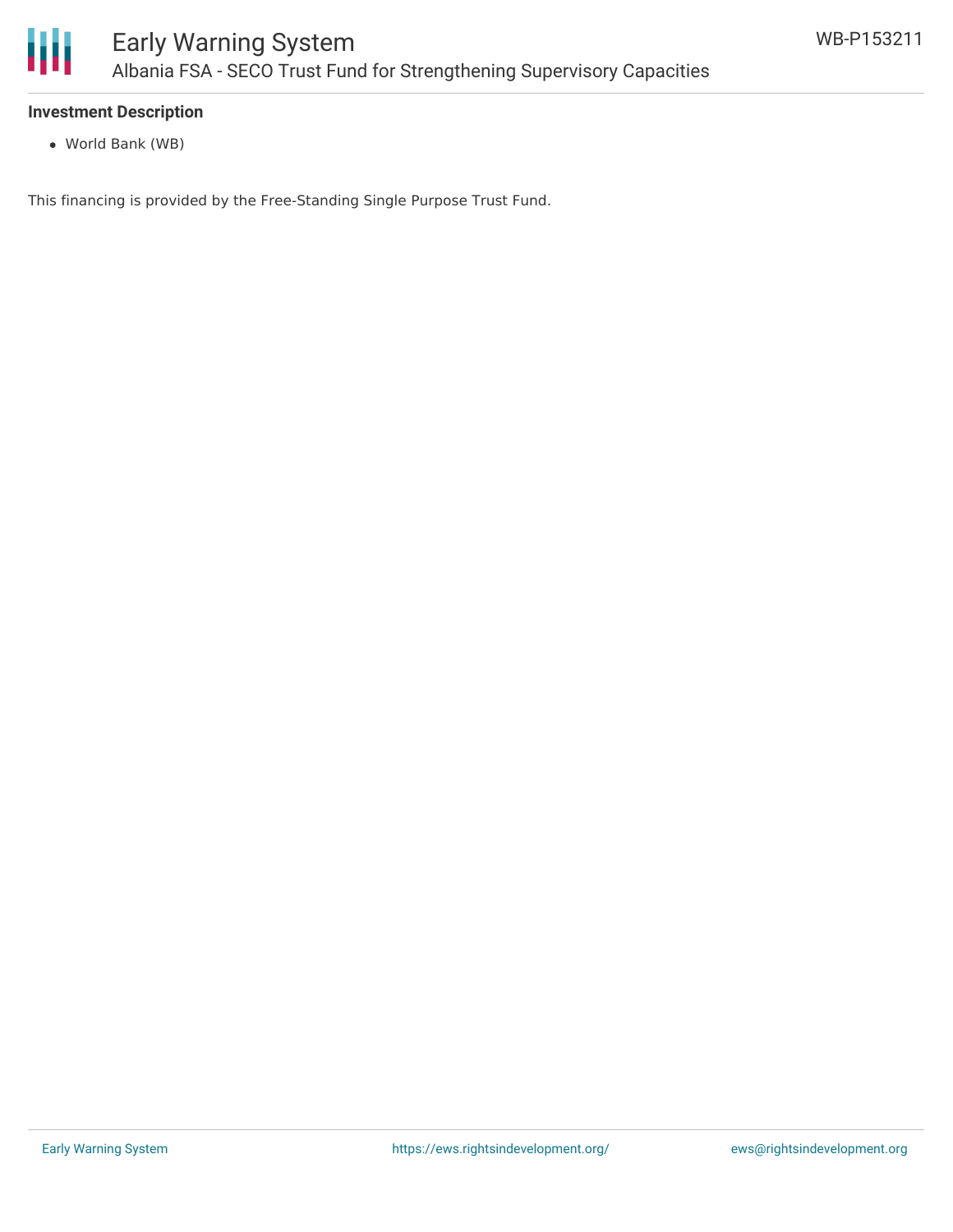

#### **Contact Information**

\*No contacts available\*

#### ACCOUNTABILITY MECHANISM OF WORLD BANK

The World Bank Inspection Panel is the independent complaint mechanism and fact-finding body for people who believe they are likely to be, or have been, adversely affected by a World Bank-financed project. If you submit a complaint to the Inspection Panel, they may investigate to assess whether the World Bank is following its own policies and procedures for preventing harm to people or the environment. You can contact the Inspection Panel or submit a complaint by emailing ipanel@worldbank.org. You can learn more about the Inspection Panel and how to file a complaint at: http://ewebapps.worldbank.org/apps/ip/Pages/Home.aspx.